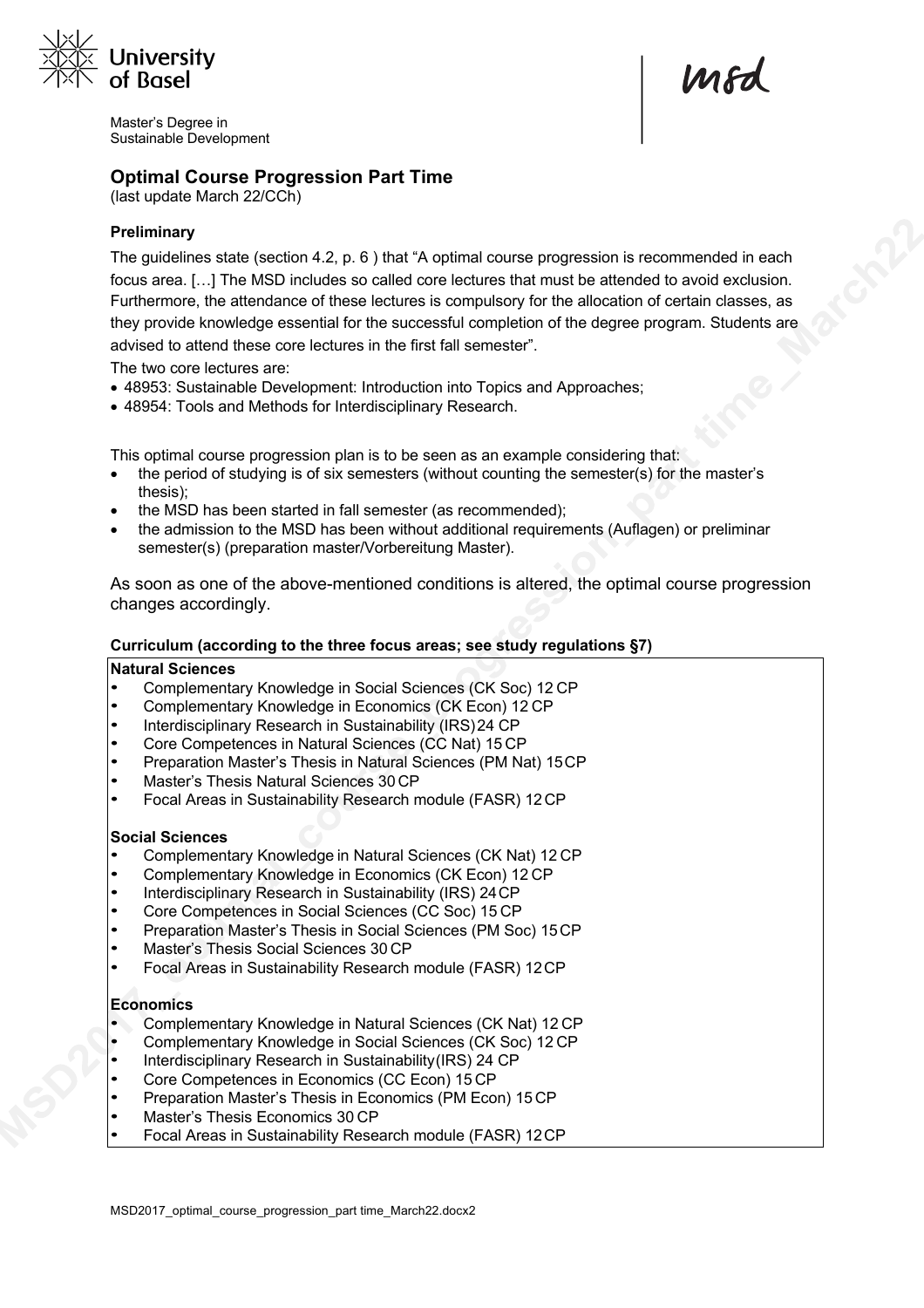| Optimal study progression plan part time (6 semesters without MT) Focus Area Natural Sciences/1 (* numbers indicate credit points) |                                                                                                                                                                            |                                                                                                                                                                                                                                                                                                                                                                                                                           |                                                                                                                                                                                                                                                                                   |                                                                                                                                                                                                                                                                                                                                                                                                                                       |                                                                                                                                                                                                                                                                                   |                                                                                            |  |  |
|------------------------------------------------------------------------------------------------------------------------------------|----------------------------------------------------------------------------------------------------------------------------------------------------------------------------|---------------------------------------------------------------------------------------------------------------------------------------------------------------------------------------------------------------------------------------------------------------------------------------------------------------------------------------------------------------------------------------------------------------------------|-----------------------------------------------------------------------------------------------------------------------------------------------------------------------------------------------------------------------------------------------------------------------------------|---------------------------------------------------------------------------------------------------------------------------------------------------------------------------------------------------------------------------------------------------------------------------------------------------------------------------------------------------------------------------------------------------------------------------------------|-----------------------------------------------------------------------------------------------------------------------------------------------------------------------------------------------------------------------------------------------------------------------------------|--------------------------------------------------------------------------------------------|--|--|
| <b>Module</b>                                                                                                                      | <b>Semester 1 Fall</b>                                                                                                                                                     | <b>Semester 2 Spring</b>                                                                                                                                                                                                                                                                                                                                                                                                  | <b>Semester 3 Fall</b>                                                                                                                                                                                                                                                            | <b>Semester 4 Spring</b>                                                                                                                                                                                                                                                                                                                                                                                                              | Semester 5 Fall                                                                                                                                                                                                                                                                   | <b>Semester 6 Spring</b>                                                                   |  |  |
| CK<br><b>Social</b><br><b>Sciences</b><br><b>12 CP</b>                                                                             | • 41829: Perspectives<br>of Social Sciences on<br>Sustainability (3*)<br>• 14253: Environmental<br>Ethics $\dots$ (3)                                                      | • 11513: Sustainability:<br>A new Societal<br>Paradigm? (3)<br>• 17403: Governance,<br>Sustainable<br>Development and<br>Democracy (3)                                                                                                                                                                                                                                                                                    |                                                                                                                                                                                                                                                                                   |                                                                                                                                                                                                                                                                                                                                                                                                                                       |                                                                                                                                                                                                                                                                                   |                                                                                            |  |  |
| CK<br><b>Economics</b><br><b>12 CP</b>                                                                                             | • 48981: Intensive<br>Introduction to<br>Intermediate<br>Economics (6)                                                                                                     | • 10160: Environmental<br>and Ressource<br>Economics (6)                                                                                                                                                                                                                                                                                                                                                                  |                                                                                                                                                                                                                                                                                   |                                                                                                                                                                                                                                                                                                                                                                                                                                       |                                                                                                                                                                                                                                                                                   |                                                                                            |  |  |
| <b>IRS</b><br><b>24 CP</b>                                                                                                         | • 48953: Sustainable<br>Development:<br>Introduction into<br><b>Topics and</b><br>Approaches (3)<br>• 48954: Tools and<br>Methods for<br>Interdisciplinary<br>Research (3) | • Methods in Natural<br>Sciences (3)<br>and CP according to<br>possibilities and offer<br>published in the<br>medium-term syllabi &<br>online course directory:<br>• Methods in Social<br>Sciences (3)<br>• Methods in<br>Economics (3)<br>• 50729: Training for<br>Sustainability<br>Research (6)<br>• Master colloquium A:<br>50399: Introduction to<br><b>Ongoing MSD</b><br>Master's Thesis (or<br>next semester) (1) | CP according to<br>possibilities and offer<br>published in the<br>medium-term syllabi &<br>online course directory:<br>• Methods in Social<br>Sciences (3)<br>• Master colloquium A:<br>50399: Introduction to<br><b>Ongoing MSD</b><br>Master's Thesis (or<br>next semester) (1) | Courses not passed in<br>semester 2 (spring) out<br>of this list (according to<br>possibilities and offer<br>published in the<br>medium-term syllabi &<br>online course directory:<br>• Methods in Social<br>Sciences (3)<br>• Methods in<br>Economics (3)<br>• 50729: Training for<br>Sustainability<br>Research (6)<br>• Master colloquium A:<br>50399: Introduction<br>to Ongoing MSD<br>Master's Thesis (or<br>next semester) (1) | CP according to<br>possibilities and offer<br>published in the<br>medium-term syllabi &<br>online course directory:<br>• Methods in Social<br>Sciences (3)<br>• Master colloquium A:<br>50399: Introduction to<br><b>Ongoing MSD</b><br>Master's Thesis (or<br>next semester) (1) | • Master colloquium B:<br>52317: Presentation of<br>concepts of MSD<br>Master's thesis (1) |  |  |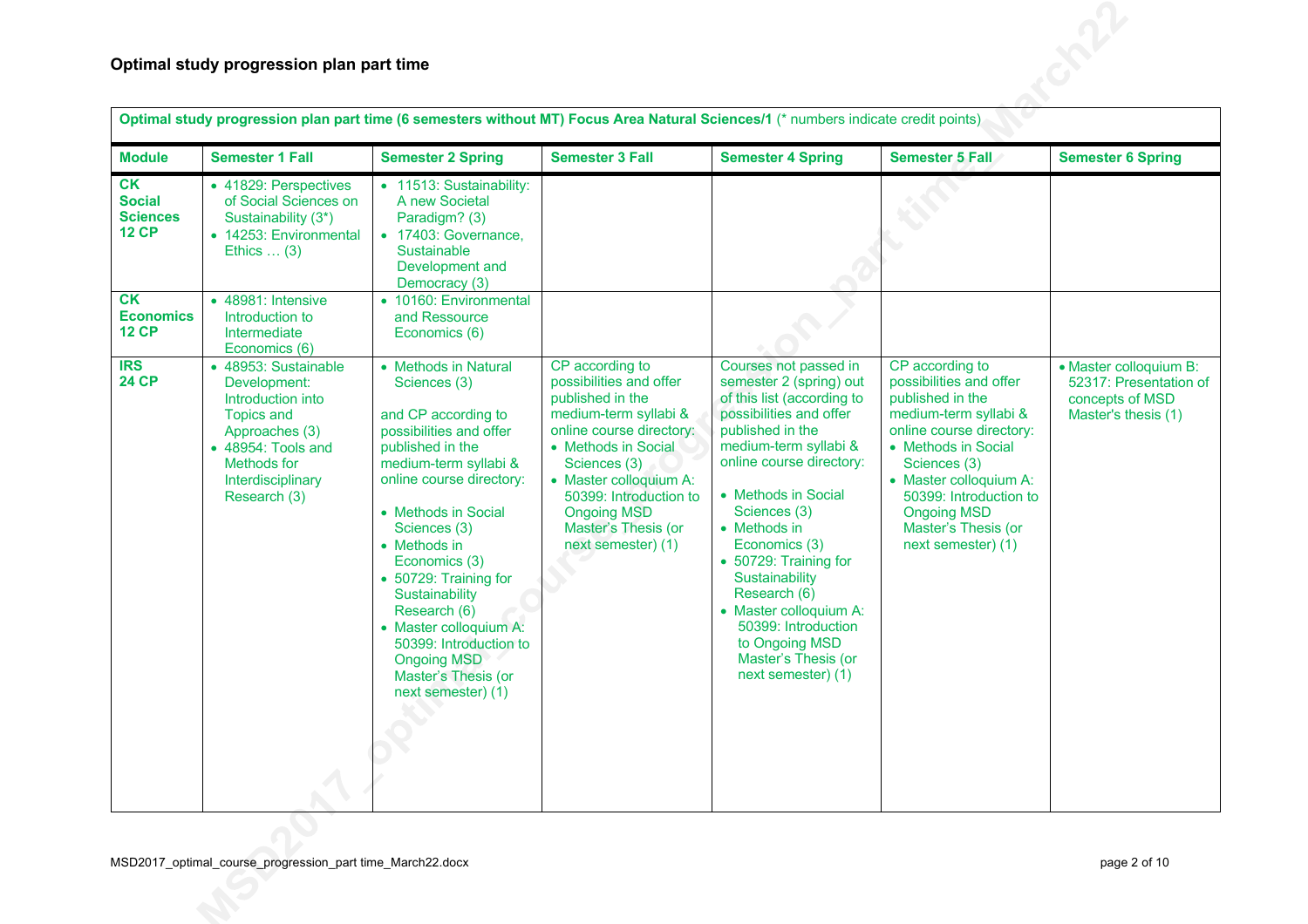|                                                                | Optimal study progression plan part time (6 semesters without MT) Focus Area Natural Sciences/2                                                                                                                                   |                                                                                                                                                                                                                                  |                                                                                                                                                                            |                                                                                                                                                                           |                                                                                                                                                                                                                                                                                                                    |                                                                                                                                                                                                                                                                                                                                                                      |  |  |  |  |
|----------------------------------------------------------------|-----------------------------------------------------------------------------------------------------------------------------------------------------------------------------------------------------------------------------------|----------------------------------------------------------------------------------------------------------------------------------------------------------------------------------------------------------------------------------|----------------------------------------------------------------------------------------------------------------------------------------------------------------------------|---------------------------------------------------------------------------------------------------------------------------------------------------------------------------|--------------------------------------------------------------------------------------------------------------------------------------------------------------------------------------------------------------------------------------------------------------------------------------------------------------------|----------------------------------------------------------------------------------------------------------------------------------------------------------------------------------------------------------------------------------------------------------------------------------------------------------------------------------------------------------------------|--|--|--|--|
| <b>Module</b>                                                  | <b>Semester 1 Fall</b>                                                                                                                                                                                                            | <b>Semester 2 Spring</b>                                                                                                                                                                                                         | <b>Semester 3 Fall</b>                                                                                                                                                     | <b>Semester 4 Spring</b>                                                                                                                                                  | <b>Semester 5 Fall</b>                                                                                                                                                                                                                                                                                             | <b>Semester 6 Spring</b>                                                                                                                                                                                                                                                                                                                                             |  |  |  |  |
| cc<br><b>Natural</b><br><b>Sciences</b><br><b>15 CP</b>        | In case of free<br>capacities: Registration<br>of mandatory course:<br>• 49077 Global Chance<br>Resources (3)<br>plus only in case of free<br>capacities:<br>· optional courses out of<br>this module (max. 9<br>add. CP to take) | In case of free<br>capacities: Registration<br>of mandatory course:<br>• 50264: Global<br>Change Ecology (3)<br>plus only in case of free<br>capacities:<br>· optional courses out of<br>this module (max. 9<br>add. CP to take) | Focus on mandatory<br>course if not passed yet:<br>• 49077 Global Chance<br>Resources (3)<br>plus<br>· optional courses out of<br>this module (max. 9)<br>add. CP to take) | Focus on mandatory<br>course if not passed yet:<br>• 50264: Global<br>Change Ecology (3)<br>plus<br>· optional courses out of<br>this module (max. 9)<br>add. CP to take) | <b>Registration of CP</b><br>according to free<br>capacities and offer:<br>only optional courses<br>(max. 9 CP to take)                                                                                                                                                                                            | <b>Registration of CP</b><br>according to free<br>capacities and offer:<br>only optional courses<br>(max. 9 CP to take)                                                                                                                                                                                                                                              |  |  |  |  |
| <b>PM</b><br><b>Natural</b><br><b>Sciences</b><br><b>15 CP</b> |                                                                                                                                                                                                                                   |                                                                                                                                                                                                                                  |                                                                                                                                                                            |                                                                                                                                                                           | • 49078: Research<br>Design Master's<br>Thesis (3) for both, 9-<br>or 6-months period<br>Master's thesis (as a<br>"test")<br>• Independent research<br>work (or next<br>semester) (11 or 6)<br>• Optional seminar<br>paper (or next<br>semester) (5)<br>• MSD Life Science<br>Colloquium (or next<br>semester) (1) | • 49078: Research<br>Design Master's<br>Thesis (3) for both, 9-<br>or 6-months period<br>Master's thesis (when<br>applying for the MT in<br>the same semester)<br>• Independent research<br>work (or former<br>semester) (11 or 6)<br>• Optional seminar<br>paper (or former<br>semester) (5)<br>• MSD Life Science<br>Colloquium (or for-<br>mer/next semester) (1) |  |  |  |  |
| <b>FASR</b><br><b>12 CP</b>                                    |                                                                                                                                                                                                                                   |                                                                                                                                                                                                                                  | <b>Registration of CP</b><br>according to free<br>capacities                                                                                                               | <b>Registration of CP</b><br>according to free<br>capacities                                                                                                              | <b>Registration of CP</b><br>according to free<br>capacities                                                                                                                                                                                                                                                       | <b>Registration of CP</b><br>according to free<br>capacities                                                                                                                                                                                                                                                                                                         |  |  |  |  |

**Master colloquium C**: 53982: Presentation of Results of MSD Master's thesis (1): In the semester of submission of the master's thesis. The theses have to be completed at least up to 80% or may have been submitted already prior to the final presentation.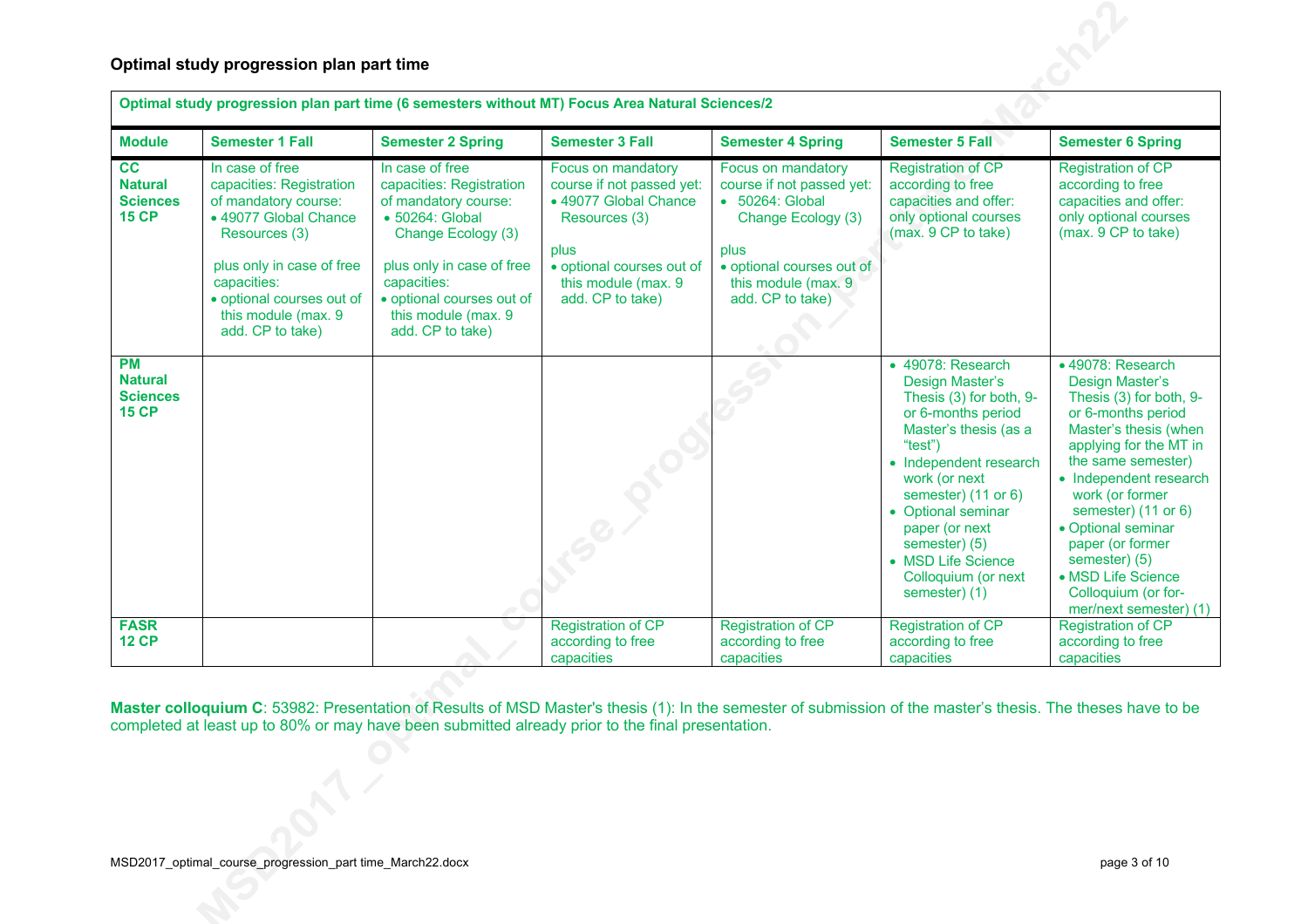|                                                         | Optimal study progression plan part time                                                                                                                                          |                                                                                                                                                                                                                                                                                                                                                                                                                           |                                                                                                                                                                                                                                                                                   |                                                                                                                                                                                                                                                                                                                                                                                                                                       |                                                                                                                                                                                                                                                                                   |                                                                                            |  |  |  |  |
|---------------------------------------------------------|-----------------------------------------------------------------------------------------------------------------------------------------------------------------------------------|---------------------------------------------------------------------------------------------------------------------------------------------------------------------------------------------------------------------------------------------------------------------------------------------------------------------------------------------------------------------------------------------------------------------------|-----------------------------------------------------------------------------------------------------------------------------------------------------------------------------------------------------------------------------------------------------------------------------------|---------------------------------------------------------------------------------------------------------------------------------------------------------------------------------------------------------------------------------------------------------------------------------------------------------------------------------------------------------------------------------------------------------------------------------------|-----------------------------------------------------------------------------------------------------------------------------------------------------------------------------------------------------------------------------------------------------------------------------------|--------------------------------------------------------------------------------------------|--|--|--|--|
|                                                         | Optimal study progression plan part time (6 semesters without MT) Focus Area Social Sciences/1 (* numbers indicate CP)                                                            |                                                                                                                                                                                                                                                                                                                                                                                                                           |                                                                                                                                                                                                                                                                                   |                                                                                                                                                                                                                                                                                                                                                                                                                                       |                                                                                                                                                                                                                                                                                   |                                                                                            |  |  |  |  |
| <b>Module</b>                                           | <b>Semester 1 Fall</b>                                                                                                                                                            | <b>Semester 2 Spring</b>                                                                                                                                                                                                                                                                                                                                                                                                  | <b>Semester 3 Fall</b>                                                                                                                                                                                                                                                            | <b>Semester 4 Spring</b>                                                                                                                                                                                                                                                                                                                                                                                                              | <b>Semester 5 Fall</b>                                                                                                                                                                                                                                                            | <b>Semester 6 Spring</b>                                                                   |  |  |  |  |
| CK<br><b>Natural</b><br><b>Sciences</b><br><b>12 CP</b> | • 41828: Perspectives<br>of Natural Sciences<br>on Sustainability (3*)<br>$\bullet$ 20721: Ecosystems -<br><b>Concepts, Principles</b><br>and Processes (3)                       | • 40076: Technical<br><b>Basis of Generation,</b><br><b>Distribution and</b><br>Storage of Energy (3)<br>• 50260: Ecology and<br>Evolution (1)<br>• 36792: Terrestrial Eco-<br>system Ecology &<br>Sustain. Landuse (2)                                                                                                                                                                                                   |                                                                                                                                                                                                                                                                                   |                                                                                                                                                                                                                                                                                                                                                                                                                                       |                                                                                                                                                                                                                                                                                   |                                                                                            |  |  |  |  |
| CK<br><b>Economics</b><br><b>12 CP</b>                  | • 48981: Intensive<br>Introduction to<br>Intermediate<br>Economics (6)                                                                                                            | • 10160: Environmental<br>and Ressource<br>Economics (6)                                                                                                                                                                                                                                                                                                                                                                  |                                                                                                                                                                                                                                                                                   |                                                                                                                                                                                                                                                                                                                                                                                                                                       |                                                                                                                                                                                                                                                                                   |                                                                                            |  |  |  |  |
| <b>IRS</b><br><b>24 CP</b>                              | • 48953: Sustainable<br>Development:<br>Introduction into<br><b>Topics and</b><br>Approaches (3)<br>• 48954: Tools and<br><b>Methods for</b><br>Interdisciplinary<br>Research (3) | • Methods in Natural<br>Sciences (3)<br>and CP according to<br>possibilities and offer<br>published in the<br>medium-term syllabi &<br>online course directory:<br>• Methods in Social<br>Sciences (3)<br>• Methods in<br>Economics (3)<br>• 50729: Training for<br>Sustainability<br>Research (6)<br>• Master colloquium A:<br>50399: Introduction to<br><b>Ongoing MSD</b><br>Master's Thesis (or<br>next semester) (1) | CP according to<br>possibilities and offer<br>published in the<br>medium-term syllabi &<br>online course directory:<br>• Methods in Social<br>Sciences (3)<br>• Master colloquium A:<br>50399: Introduction to<br><b>Ongoing MSD</b><br>Master's Thesis (or<br>next semester) (1) | Courses not passed in<br>semester 2 (spring) out<br>of this list (according to<br>possibilities and offer<br>published in the<br>medium-term syllabi &<br>online course directory:<br>• Methods in Social<br>Sciences (3)<br>• Methods in<br>Economics (3)<br>• 50729: Training for<br>Sustainability<br>Research (6)<br>• Master colloquium A:<br>50399: Introduction<br>to Ongoing MSD<br>Master's Thesis (or<br>next semester) (1) | CP according to<br>possibilities and offer<br>published in the<br>medium-term syllabi &<br>online course directory:<br>• Methods in Social<br>Sciences (3)<br>• Master colloquium A:<br>50399: Introduction to<br><b>Ongoing MSD</b><br>Master's Thesis (or<br>next semester) (1) | • Master colloquium B:<br>52317: Presentation of<br>concepts of MSD<br>Master's thesis (1) |  |  |  |  |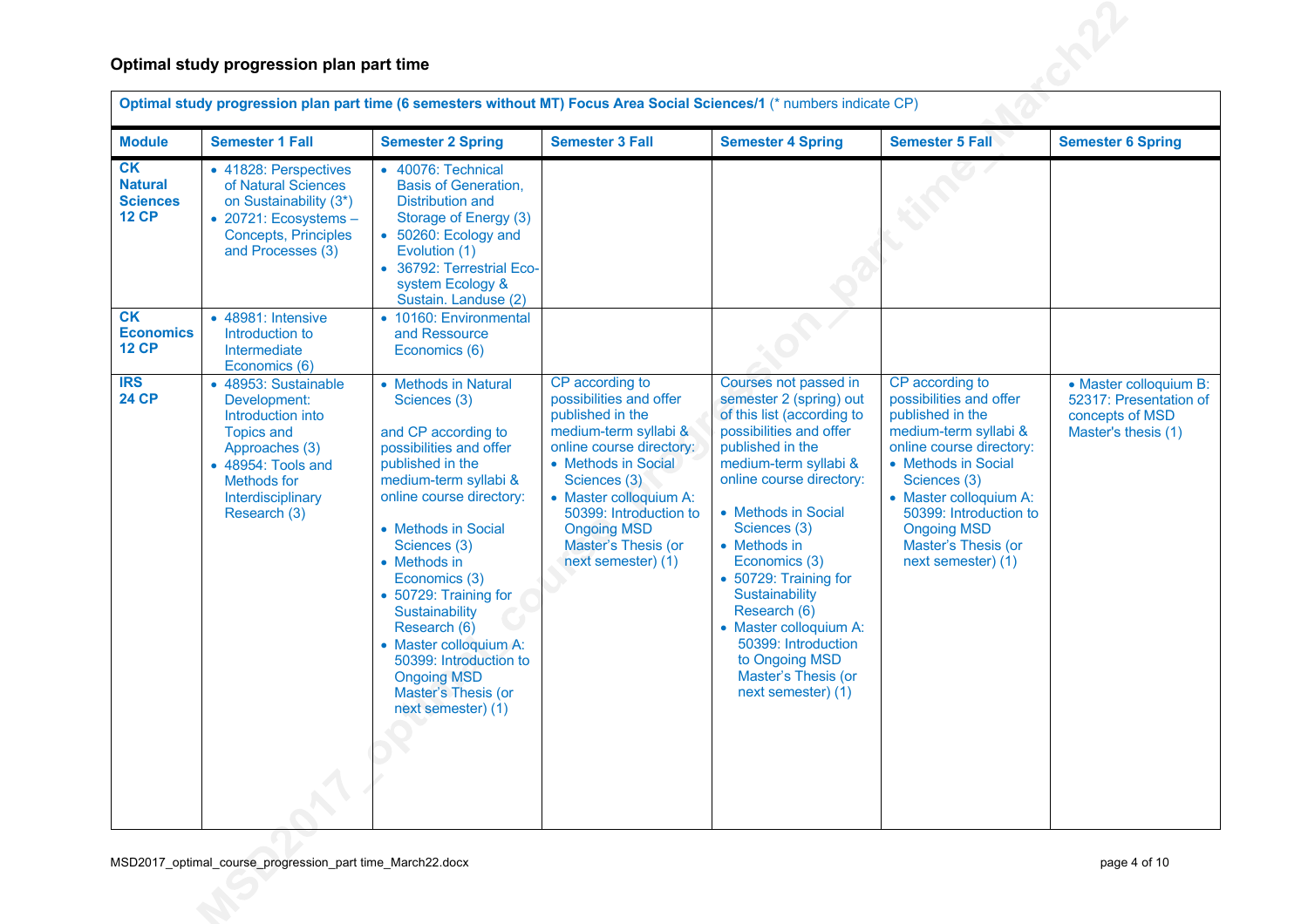|                                                               | Optimal study progression plan part time (6 semesters without MT) Focus Area Social Sciences/2                                                                                                                                          |                                                                                                                                                                                                                                                        |                                                                                                                                                                                  |                                                                                                                                                                                                 |                                                                                                                                                                                                                                     |                                                                                                                                                                                                                                                                                   |  |  |  |
|---------------------------------------------------------------|-----------------------------------------------------------------------------------------------------------------------------------------------------------------------------------------------------------------------------------------|--------------------------------------------------------------------------------------------------------------------------------------------------------------------------------------------------------------------------------------------------------|----------------------------------------------------------------------------------------------------------------------------------------------------------------------------------|-------------------------------------------------------------------------------------------------------------------------------------------------------------------------------------------------|-------------------------------------------------------------------------------------------------------------------------------------------------------------------------------------------------------------------------------------|-----------------------------------------------------------------------------------------------------------------------------------------------------------------------------------------------------------------------------------------------------------------------------------|--|--|--|
| <b>Module</b>                                                 | <b>Semester 1 Fall</b>                                                                                                                                                                                                                  | <b>Semester 2 Spring</b>                                                                                                                                                                                                                               | <b>Semester 3 Fall</b><br><b>Semester 4 Spring</b><br><b>Semester 5 Fall</b>                                                                                                     |                                                                                                                                                                                                 | <b>Semester 6 Spring</b>                                                                                                                                                                                                            |                                                                                                                                                                                                                                                                                   |  |  |  |
| cc<br><b>Social</b><br><b>Sciences</b><br><b>15 CP</b>        | In case of free<br>capacities: Registration<br>of mandatory course:<br>• 14253: Environmental<br>Ethics $\dots$ (3)<br>plus only in case of free<br>capacities:<br>· optional courses out of<br>this module (max. 9<br>add. CP to take) | In case of free<br>capacities: Registration<br>of mandatory course:<br>• 11513: Sustainability:<br>A new Societal<br>Paradigm? (3)<br>plus only in case of free<br>capacities:<br>· optional courses out<br>of this module (max.<br>9 add. CP to take) | Focus on mandatory<br>course if not passed yet:<br>• 14253: Environmental<br>Ethics $\dots$ (3)<br>plus<br>• optional courses out of<br>this module (max. 9)<br>add. CP to take) | Focus on mandatory<br>course if not passed yet:<br>· 11513: Sustainability:<br>A new Societal<br>Paradigm? (3)<br>plus<br>· optional courses out of<br>this module (max. 9)<br>add. CP to take) | <b>Registration of CP</b><br>according to free<br>capacities and offer:<br>only optional courses<br>(max. 9 CP to take)                                                                                                             | <b>Registration of CP</b><br>according to free<br>capacities and offer:<br>only optional courses<br>(max. 9 CP to take)                                                                                                                                                           |  |  |  |
| <b>PM</b><br><b>Social</b><br><b>Sciences</b><br><b>15 CP</b> |                                                                                                                                                                                                                                         |                                                                                                                                                                                                                                                        | <b>Registration of CP only</b><br>in case of free<br>capacities and offer,<br>excluded are:<br>• 49078 (Research<br>Design Course)<br>• seminar paper                            | <b>Registration of CP only</b><br>in case of free<br>capacities and offer,<br>excluded are:<br>• 49078 (Research<br>Design Course)<br>• seminar paper                                           | • 49078: Research<br>Design Master's<br>Thesis (3) for both, 9-<br>or 6-months period<br>Master's thesis (as a<br>"test")<br>• seminar paper 5 CP<br>(or next semester)<br>• remaining CP accor-<br>ding to capacities and<br>offer | • 49078: Research<br><b>Design Master's</b><br>Thesis (3) for both, 9-<br>or 6-months period<br>Master's thesis (when<br>applying for the MT in<br>the same semester)<br>• seminar paper 5 CP<br>(or former semester)<br>• remaining CP accor-<br>ding to capacities and<br>offer |  |  |  |
| <b>FASR</b><br><b>12 CP</b>                                   |                                                                                                                                                                                                                                         |                                                                                                                                                                                                                                                        | <b>Registration of CP</b><br>according to free<br>capacities                                                                                                                     | <b>Registration of CP</b><br>according to free<br>capacities                                                                                                                                    | <b>Registration of CP</b><br>according to free<br>capacities                                                                                                                                                                        | <b>Registration of CP</b><br>according to free<br>capacities                                                                                                                                                                                                                      |  |  |  |

**Master colloquium C**: 53982: Presentation of Results of MSD Master's thesis (1): In the semester of submission of the master's thesis. The theses have to be completed at least up to 80% or may have been submitted already prior to the final presentation.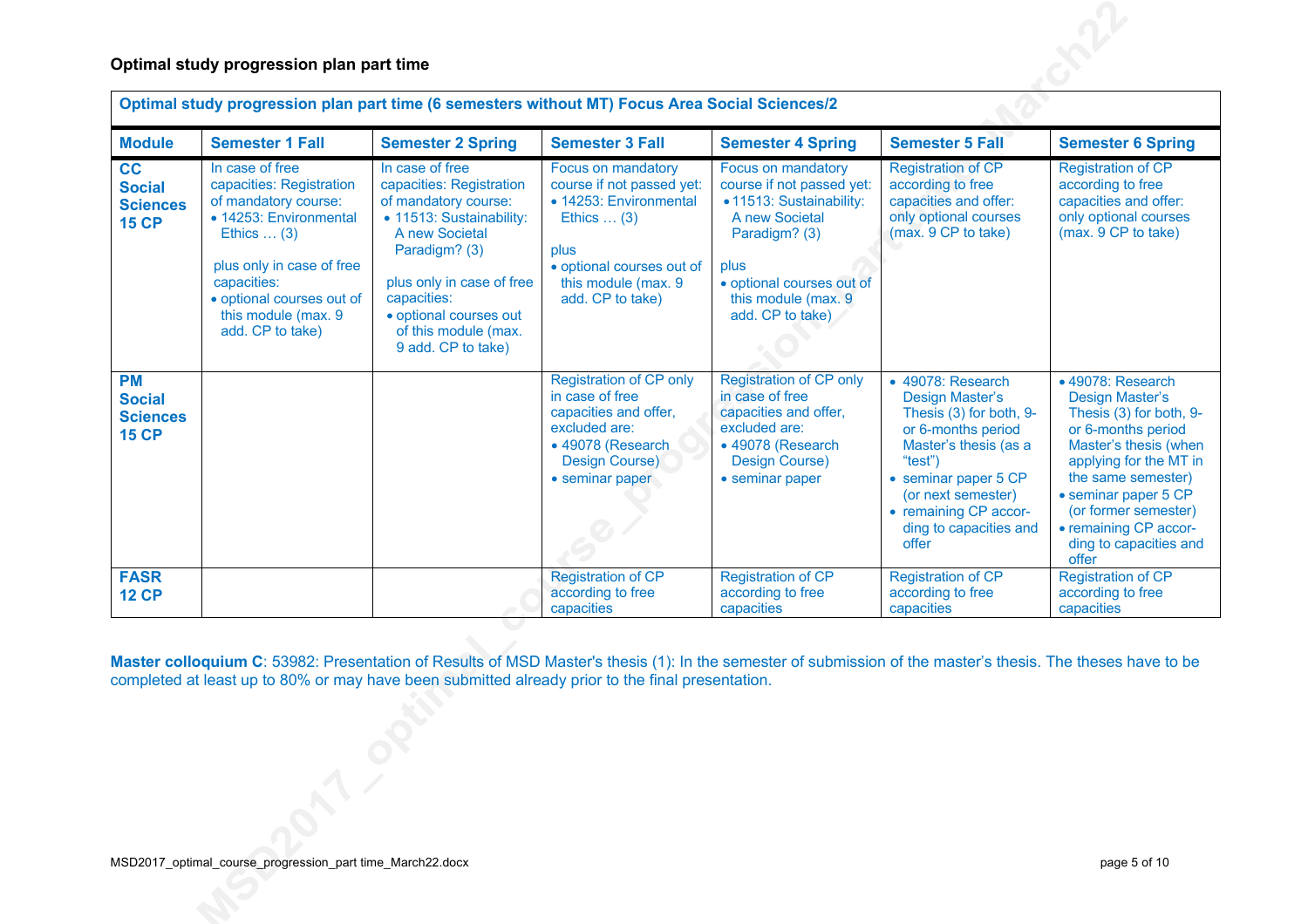|                                               | Optimal study progression plan part time                                                                                                                                   |                                                                                                                                                                                                                                                                                                                                                                                                                           |                                                                                                                                                                                                                                                                                   |                                                                                                                                                                                                                                                                                                                                                                                                                                       |                                                                                                                                                                                                                                                                                   |                                                                                            |  |  |  |  |
|-----------------------------------------------|----------------------------------------------------------------------------------------------------------------------------------------------------------------------------|---------------------------------------------------------------------------------------------------------------------------------------------------------------------------------------------------------------------------------------------------------------------------------------------------------------------------------------------------------------------------------------------------------------------------|-----------------------------------------------------------------------------------------------------------------------------------------------------------------------------------------------------------------------------------------------------------------------------------|---------------------------------------------------------------------------------------------------------------------------------------------------------------------------------------------------------------------------------------------------------------------------------------------------------------------------------------------------------------------------------------------------------------------------------------|-----------------------------------------------------------------------------------------------------------------------------------------------------------------------------------------------------------------------------------------------------------------------------------|--------------------------------------------------------------------------------------------|--|--|--|--|
|                                               | Optimal study progression plan part time (6 semesters without MT) Focus Area Economics/1 (* numbers indicate CP)                                                           |                                                                                                                                                                                                                                                                                                                                                                                                                           |                                                                                                                                                                                                                                                                                   |                                                                                                                                                                                                                                                                                                                                                                                                                                       |                                                                                                                                                                                                                                                                                   |                                                                                            |  |  |  |  |
| <b>Module</b>                                 | <b>Semester 1 Fall</b>                                                                                                                                                     | <b>Semester 2 Spring</b>                                                                                                                                                                                                                                                                                                                                                                                                  | <b>Semester 3 Fall</b>                                                                                                                                                                                                                                                            | <b>Semester 4 Spring</b>                                                                                                                                                                                                                                                                                                                                                                                                              | <b>Semester 5 Fall</b>                                                                                                                                                                                                                                                            | <b>Semester 6 Spring</b>                                                                   |  |  |  |  |
| <b>CK Natural</b><br><b>Sciences 12</b><br>CP | • 41828: Perspectives<br>of Natural Sciences<br>on Sustainability (3*)<br>$\bullet$ 20721: Ecosystems -<br><b>Concepts, Principles</b><br>and Processes (3)                | $\overline{\bullet}$ 40076: Technical<br><b>Basis of Generation,</b><br><b>Distribution and</b><br>Storage of Energy (3)<br>• 50260: Ecology and<br>Evolution (1)<br>• 36792: Terrestrial Eco-<br>system Ecology &<br>Sustain. Landuse (2)                                                                                                                                                                                |                                                                                                                                                                                                                                                                                   |                                                                                                                                                                                                                                                                                                                                                                                                                                       |                                                                                                                                                                                                                                                                                   |                                                                                            |  |  |  |  |
| <b>CK Social</b><br><b>Sciences 12</b><br>CP  | • 41829: Perspectives<br>of Social Sciences on<br>Sustainability (3)<br>• 14253: Environmental<br>Ethics $\dots$ (3)                                                       | • 11513: Sustainability:<br>A new Societal<br>Paradigm? (3)<br>• 17403: Governance,<br><b>Sustainable</b><br>Development and<br>Democracy (3)                                                                                                                                                                                                                                                                             |                                                                                                                                                                                                                                                                                   |                                                                                                                                                                                                                                                                                                                                                                                                                                       |                                                                                                                                                                                                                                                                                   |                                                                                            |  |  |  |  |
| <b>IRS</b><br><b>24 CP</b>                    | • 48953: Sustainable<br>Development:<br>Introduction into<br><b>Topics and</b><br>Approaches (3)<br>• 48954: Tools and<br>Methods for<br>Interdisciplinary<br>Research (3) | • Methods in Natural<br>Sciences (3)<br>and CP according to<br>possibilities and offer<br>published in the<br>medium-term syllabi &<br>online course directory:<br>• Methods in Social<br>Sciences (3)<br>• Methods in<br>Economics (3)<br>• 50729: Training for<br>Sustainability<br>Research (6)<br>• Master colloquium A:<br>50399: Introduction to<br><b>Ongoing MSD</b><br>Master's Thesis (or<br>next semester) (1) | CP according to<br>possibilities and offer<br>published in the<br>medium-term syllabi &<br>online course directory:<br>• Methods in Social<br>Sciences (3)<br>• Master colloquium A:<br>50399: Introduction to<br><b>Ongoing MSD</b><br>Master's Thesis (or<br>next semester) (1) | Courses not passed in<br>semester 2 (spring) out<br>of this list (according to<br>possibilities and offer<br>published in the<br>medium-term syllabi &<br>online course directory:<br>• Methods in Social<br>Sciences (3)<br>• Methods in<br>Economics (3)<br>• 50729: Training for<br>Sustainability<br>Research (6)<br>• Master colloquium A:<br>50399: Introduction<br>to Ongoing MSD<br>Master's Thesis (or<br>next semester) (1) | CP according to<br>possibilities and offer<br>published in the<br>medium-term syllabi &<br>online course directory:<br>• Methods in Social<br>Sciences (3)<br>• Master colloquium A:<br>50399: Introduction to<br><b>Ongoing MSD</b><br>Master's Thesis (or<br>next semester) (1) | • Master colloquium B:<br>52317: Presentation of<br>concepts of MSD<br>Master's thesis (1) |  |  |  |  |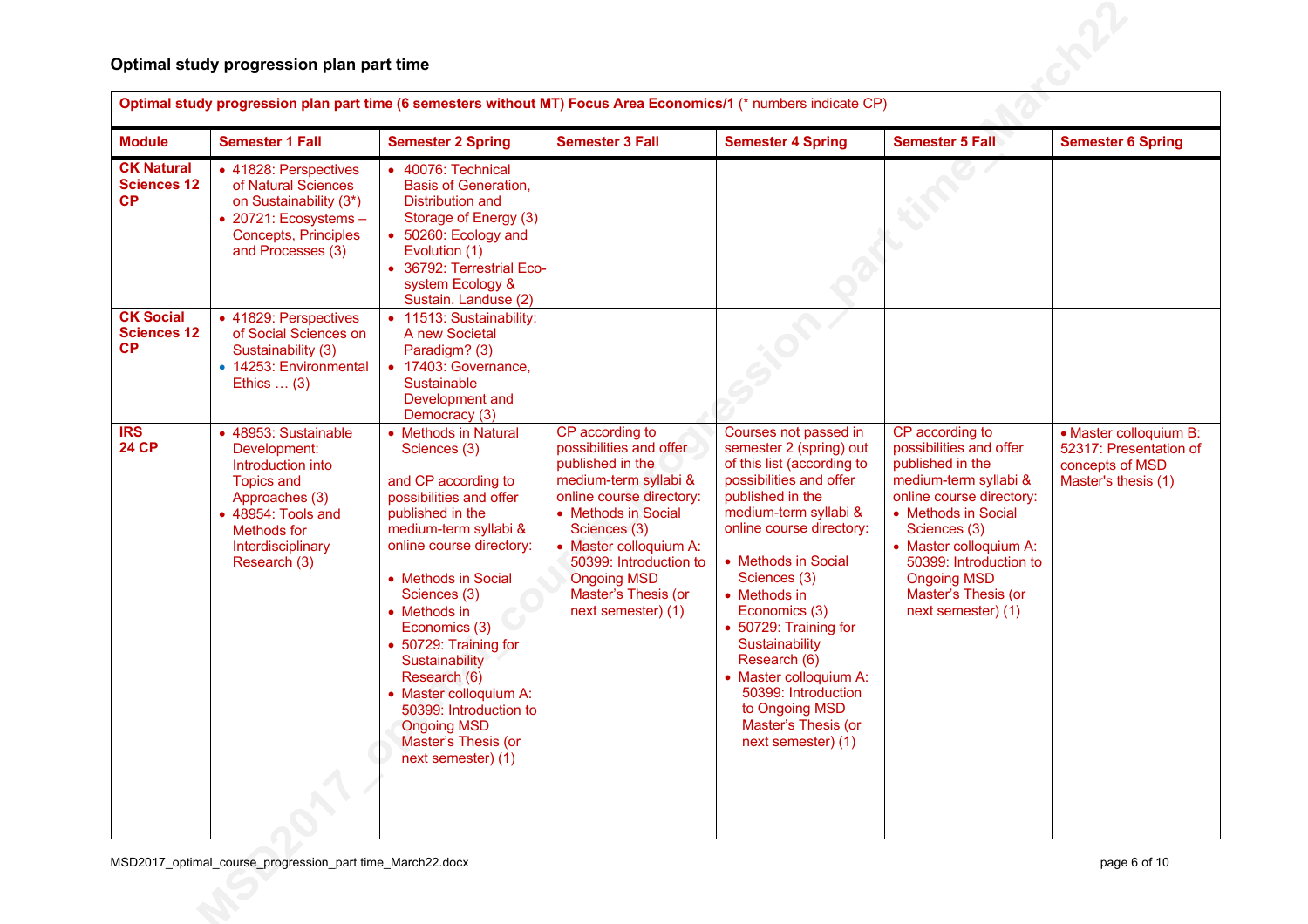|                                               | Optimal study progression plan part time (6 semesters without MT) Focus Area Economics/2                   |                                                                                                            |                                                                                                            |                                                                                                            |                                                                                                                                                                                                     |                                                                                                                                                                                                                                         |  |  |  |
|-----------------------------------------------|------------------------------------------------------------------------------------------------------------|------------------------------------------------------------------------------------------------------------|------------------------------------------------------------------------------------------------------------|------------------------------------------------------------------------------------------------------------|-----------------------------------------------------------------------------------------------------------------------------------------------------------------------------------------------------|-----------------------------------------------------------------------------------------------------------------------------------------------------------------------------------------------------------------------------------------|--|--|--|
| <b>Module</b>                                 | <b>Semester 1 Fall</b>                                                                                     | <b>Semester 2 Spring</b>                                                                                   | <b>Semester 3 Fall</b>                                                                                     | <b>Semester 4 Spring</b>                                                                                   | <b>Semester 5 Fall</b>                                                                                                                                                                              | <b>Semester 6 Spring</b>                                                                                                                                                                                                                |  |  |  |
| cc<br><b>Economics</b><br><b>15 CP</b>        | In case of free<br>capacities optional<br>courses out of this<br>module (max. 15 CP<br>to take)            | In case of free<br>capacities optional<br>courses out of this<br>module (max. 15 CP<br>to take)            | In case of free<br>capacities optional<br>courses out of this<br>module (max. 15 CP<br>to take)            | In case of free<br>capacities optional<br>courses out of this<br>module (max. 15 CP<br>to take)            | In case of free<br>capacities optional<br>courses out of this<br>module (max. 15 CP<br>to take)                                                                                                     | In case of free<br>capacities optional<br>courses out of this<br>module (max. 15 CP<br>to take)                                                                                                                                         |  |  |  |
| <b>PM</b><br><b>Economics</b><br><b>15 CP</b> | Plus only in case of<br>free capacities:<br>optional courses out<br>of this module (max.<br>12 CP to take) | Plus only in case of<br>free capacities:<br>optional courses out<br>of this module (max.<br>12 CP to take) | Plus only in case of<br>free capacities:<br>optional courses out<br>of this module (max.<br>12 CP to take) | Plus only in case of<br>free capacities:<br>optional courses out<br>of this module (max.<br>12 CP to take) | • 49078: Research<br>Design Master's<br>Thesis (3) for both,<br>9- or 6-months<br>period Master's<br>thesis (as a "test")<br>• optional courses<br>out of this module<br>( $max. 12$ CP to<br>take) | •49078: Research<br>Design Master's<br>Thesis (3) for both,<br>9- or 6-months<br>period Master's<br>thesis (when<br>applying for the MT<br>in the same<br>semester)<br>· optional courses out<br>of this module (max.<br>12 CP to take) |  |  |  |
| <b>FASR</b><br><b>12 CP</b>                   |                                                                                                            |                                                                                                            | <b>Registration of CP</b><br>according to free<br>capacities                                               | Registration of CP<br>according to free<br>capacities                                                      | <b>Registration of CP</b><br>according to free<br>capacities                                                                                                                                        | <b>Registration of CP</b><br>according to free<br>capacities                                                                                                                                                                            |  |  |  |
|                                               |                                                                                                            |                                                                                                            |                                                                                                            |                                                                                                            |                                                                                                                                                                                                     |                                                                                                                                                                                                                                         |  |  |  |

**Master colloquium C**: 53982: Presentation of Results of MSD Master's thesis (1): In the semester of submission of the master's thesis. The theses have to be completed at least up to 80% or may have been submitted already prior to the final presentation.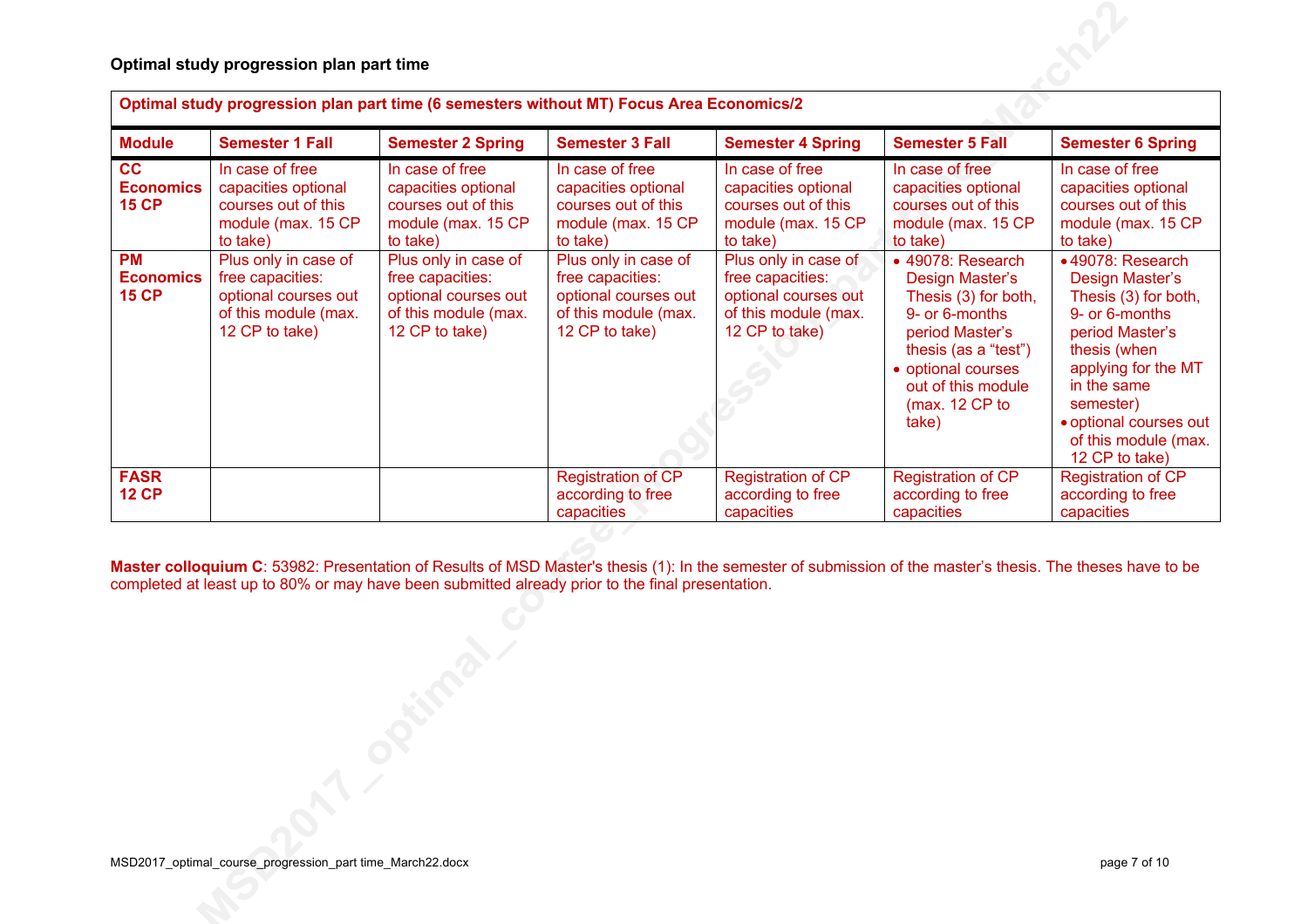### **Scheduling the master's thesis (MT)**

"The students have a choice of two periods in which to complete the master's thesis: six or nine months. They must choose one of these periods when applying for the master's thesis.

For the nine-month period specific data collection relevant to answer the research question is compulsory. Theses that do not meet the criteria have a period of six months." (Study guidelines MSD 2017, section 4.4.6.5).

Prior to the application of the MT students must do a credit point check with the coordination office MSD. For details see fact sheet on graduation (available on the our website/downloads MSD 2017).

| <b>Period</b><br>semester | submission of<br>application of<br>master's thesis | latest registration<br>of: 49078<br><b>Research Design</b><br><b>Master's Thesis</b> | latest registration<br>of: 52317: Pre-<br>sentation of Con-<br>cepts of Master's<br>Thesis (coll. B) | latest date of<br>start: submission<br>of LC MT within 3<br>weeks after<br>approval | latest date of<br>handing in the<br>thesis | latest registration<br>of: 53982: Presen-<br>tation of Results<br>of Master's Thesis<br>$\left(\text{coll. } C\right)$ | a)<br>b) | semester of<br>graduation<br>graduation<br>$c$ eremony <sup>1</sup> |
|---------------------------|----------------------------------------------------|--------------------------------------------------------------------------------------|------------------------------------------------------------------------------------------------------|-------------------------------------------------------------------------------------|--------------------------------------------|------------------------------------------------------------------------------------------------------------------------|----------|---------------------------------------------------------------------|
| <b>6 months</b>           | meeting of teaching                                | former semester as                                                                   | same semester as                                                                                     | at latest 3 weeks                                                                   | 6 months later                             | spring semester of                                                                                                     | a)       | spring                                                              |
| (application              | committee (TC) in                                  | application MT                                                                       | application MT, the                                                                                  | after approval of                                                                   | dep. on starting day                       | submission of MT;                                                                                                      |          | semester                                                            |
| MT in fall)               | September or end                                   |                                                                                      | presentation of                                                                                      | application MT                                                                      |                                            | presentation is                                                                                                        | b)       | June if MT is                                                       |
|                           | of October/begin-                                  |                                                                                      | concept is to be                                                                                     |                                                                                     | March-May                                  | usually done on the                                                                                                    |          | submitted until                                                     |
|                           | ning of November                                   |                                                                                      | done during the                                                                                      |                                                                                     |                                            | first or second date                                                                                                   |          | beginning of                                                        |
|                           |                                                    |                                                                                      | master's colloquia                                                                                   |                                                                                     |                                            | offered for the                                                                                                        |          | March;                                                              |
|                           |                                                    |                                                                                      | following the                                                                                        |                                                                                     |                                            | master's colloquia                                                                                                     |          | otherwise in                                                        |
|                           |                                                    |                                                                                      | approval of                                                                                          |                                                                                     |                                            |                                                                                                                        |          | December                                                            |
|                           |                                                    |                                                                                      | application MT                                                                                       |                                                                                     |                                            |                                                                                                                        |          |                                                                     |
| 6 months                  | meeting of teaching                                | same semester as                                                                     | same semester as                                                                                     | 15. January at                                                                      | 6 months later                             | spring semester of                                                                                                     | a)       | spring                                                              |
| (application              | committee (TC) in                                  | application MT                                                                       | application MT, the                                                                                  | latest                                                                              | dep. on starting day                       | submission of MT;                                                                                                      |          | semester                                                            |
| MT in fall)               | December                                           |                                                                                      | presentation of                                                                                      |                                                                                     |                                            | the presentation of                                                                                                    | b)       | December                                                            |
|                           |                                                    |                                                                                      | concept is to be                                                                                     |                                                                                     | 15. July at latest                         | the results is done                                                                                                    |          |                                                                     |
|                           |                                                    |                                                                                      | done during the                                                                                      |                                                                                     |                                            | during the last date                                                                                                   |          |                                                                     |
|                           |                                                    |                                                                                      | master's colloquia                                                                                   |                                                                                     |                                            | of the master's                                                                                                        |          |                                                                     |
|                           |                                                    |                                                                                      | following the                                                                                        |                                                                                     |                                            | colloquia (usually in                                                                                                  |          |                                                                     |
|                           |                                                    |                                                                                      | approval of                                                                                          |                                                                                     |                                            | June).                                                                                                                 |          |                                                                     |
|                           |                                                    |                                                                                      | application MT                                                                                       |                                                                                     |                                            |                                                                                                                        |          |                                                                     |

Consider the following steps/deadlines when submitting the application for your master's thesis (MT).

<sup>1</sup> The graduation ceremonies are organized twice a year, they take place at the end of the semester.

MSD2017\_optimal\_course\_progression\_part time\_March22.docx page 8 of 10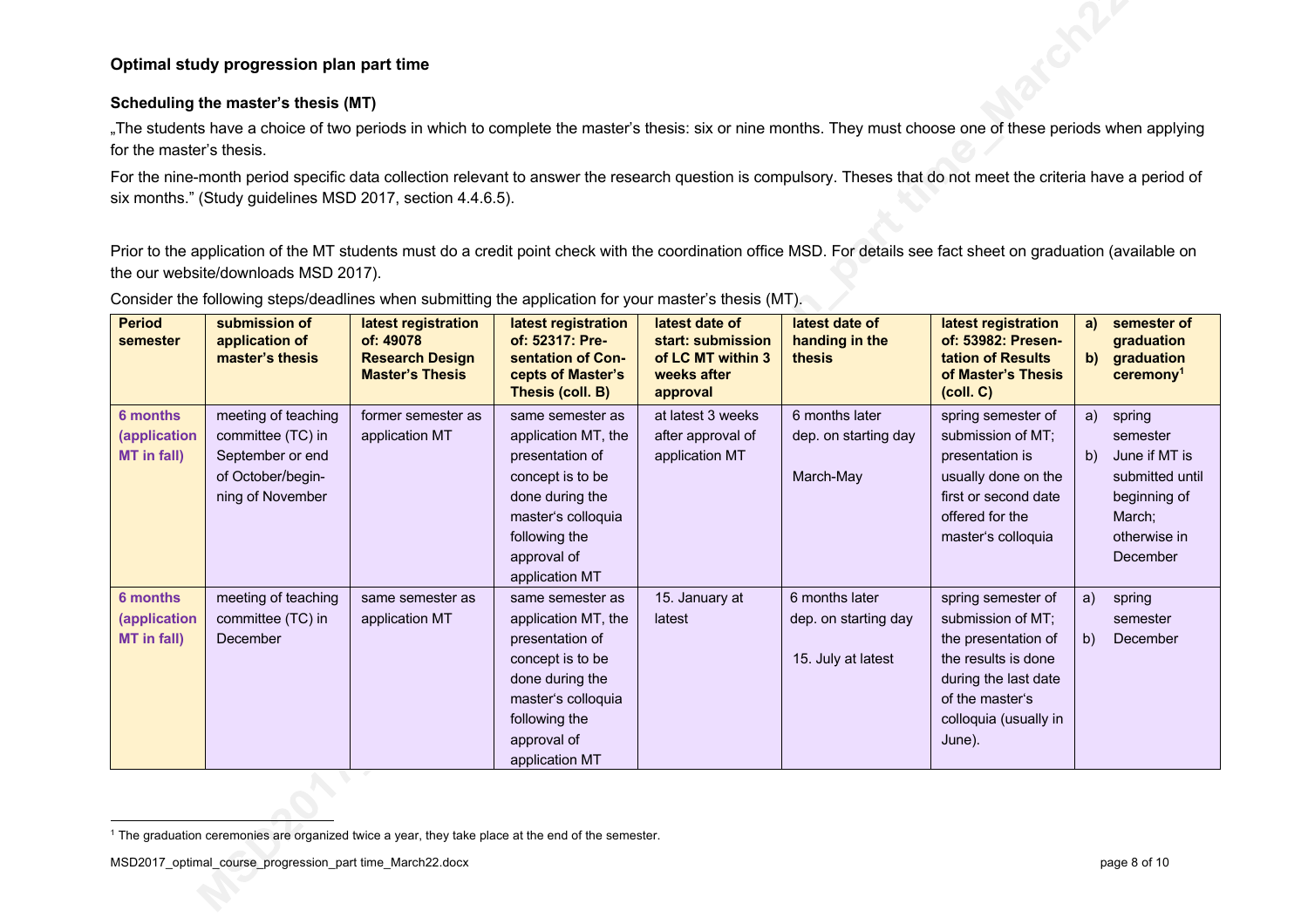| <b>Period</b><br>semester                           | submission of<br>application of<br>master's thesis                                                    | latest registration<br>of: 49078<br><b>Research Design</b><br><b>Master's Thesis</b> | latest registration<br>of: 52317: Pre-<br>sentation of Con-<br>cepts of Master's<br>Thesis (coll. B)                                                                      | latest date of<br>start: submission<br>of LC MT within 3<br>weeks after<br>approval | latest date of<br>handing in the<br>thesis                                                                                                                                                                                            | latest registration<br>of: 53982: Presen-<br>tation of Results<br>of Master's Thesis<br>(coll. C)                                                                     | a)<br>$\mathbf{b}$ | semester of<br>graduation<br>graduation<br>$c$ eremony <sup>2</sup>                                                                       |
|-----------------------------------------------------|-------------------------------------------------------------------------------------------------------|--------------------------------------------------------------------------------------|---------------------------------------------------------------------------------------------------------------------------------------------------------------------------|-------------------------------------------------------------------------------------|---------------------------------------------------------------------------------------------------------------------------------------------------------------------------------------------------------------------------------------|-----------------------------------------------------------------------------------------------------------------------------------------------------------------------|--------------------|-------------------------------------------------------------------------------------------------------------------------------------------|
| <b>6 months</b><br>(application<br>MT in<br>spring) | meeting of teaching<br>committee (TC):<br>February/March or<br>April                                  | former semester as<br>application MT                                                 | same semester as<br>application MT, the<br>presentation of<br>concept is to be<br>done during the<br>master's colloquia<br>following the<br>approval of<br>application MT | at latest 3 weeks<br>after approval of<br>application MT                            | 6 months later<br>dep. on starting day<br>September--<br>November                                                                                                                                                                     | Fall semester of<br>submission of MT;<br>presentation is<br>usually done on the<br>first or second date<br>offered for the<br>master's colloquia                      | a)<br>b)           | fall semester<br>December if<br>MT is submit-<br>ted until begin-<br>ning of<br>September<br>otherwise in<br>June                         |
| <b>6 months</b><br>(application<br>MT in<br>spring) | meeting of teaching<br>committee (TC): at<br>the end of spring<br>semester in<br>May/June             | same semester as<br>application MT                                                   | same semester as<br>application MT, the<br>presentation of<br>concept is to be<br>done during the<br>master's colloquia<br>following the<br>approval of<br>application MT | at latest 3 weeks<br>after approval of<br>application MT                            | 6 months later<br>dep. on starting day<br>November until<br>around mid-<br>December at latest                                                                                                                                         | fall semester of<br>submission of MT;<br>the presentation of<br>the results is done<br>during the last date<br>of the master's<br>colloquia (usually in<br>December). | a)<br>b)           | fall semester<br>June                                                                                                                     |
| 9 months<br>(application<br>MT in fall)             | meeting of teaching<br>committee (TC) in<br>September or end<br>of October/begin-<br>ning of November | former semester as<br>application MT                                                 | same semester as<br>application MT, the<br>presentation of<br>concept is to be<br>done during the<br>master's colloquia<br>following the<br>approval of<br>application MT | at latest 3 weeks<br>after approval of<br>application MT                            | 9 months later<br>dep. on starting day<br>June until around<br>mid-July at latest<br>If the submission is<br>later, the semester<br>of graduation will be<br>in the next fall, the<br>graduation cere-<br>mony will be in<br>December | spring semester of<br>submission of MT;<br>presentation is to<br>be done during the<br>last date of the<br>master's colloquia<br>(usually in June)                    |                    | a) spring<br>semester (or<br>fall semester,<br>for details see<br>column on<br>latest submis-<br>sion date on<br>the left)<br>b) December |

<sup>&</sup>lt;sup>2</sup> The graduation ceremonies are organized twice a year, they take place at the end of the semester, either in December or June.

MSD2017\_optimal\_course\_progression\_part time\_March22.docx page 9 of 10